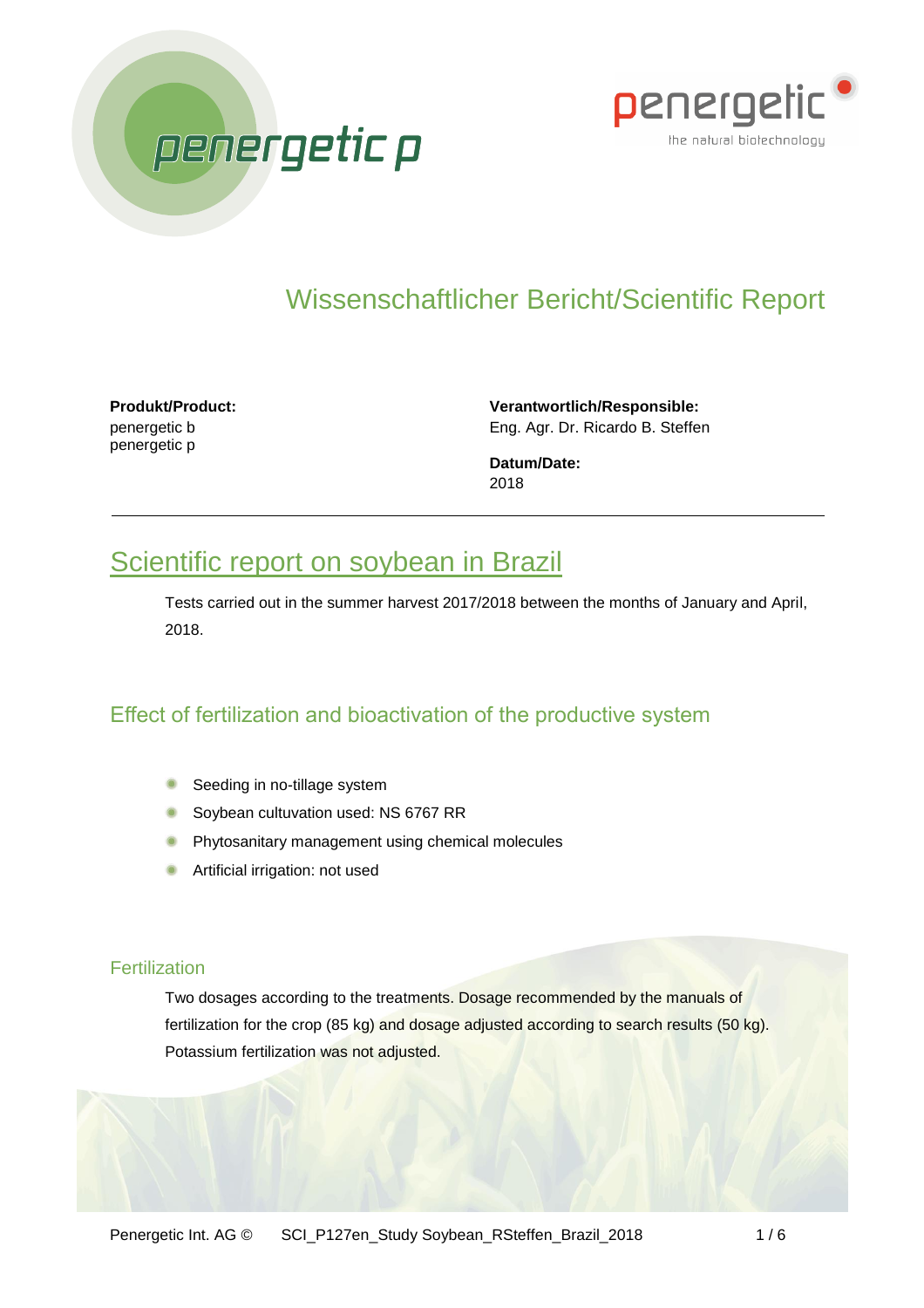

#### Season of application

Table of treatments evaluated in the test

| <b>Treatment</b>                    | penergetic b        | penergetic p  | <b>Fertilization (kg/ha)</b>  |                  |
|-------------------------------------|---------------------|---------------|-------------------------------|------------------|
|                                     |                     |               | P <sub>2</sub> O <sub>5</sub> | K <sub>2</sub> O |
| Full fertilizer                     |                     |               | 85                            | 70               |
| Adjusted fertilizer                 |                     |               | 50                            | 70               |
| Full fertilizer + penergetic        | Pre-planting (250g) | $V3 (250g)^*$ | 85                            | 70               |
| Adjusted fertilizer +<br>penergetic | Pre-planting (250g) | V3(250g)      | 50                            | 70               |

single application in V3

#### **Results**

All the results obtained in the test demonstrated that the amount of phosphate fertilization present in the soil influences both the root development and the microbial activity, resulting in different results as the crop productivity.

Phosphate fertilization, even if it is essential for the development of the crops, in certain dosages can negatively interfere in the microbial activity in the soil and in the symbioses between active microorganisms and the root system of the crops, especially the soybean. This effect is widely known and discussed by worldwide research.

The results showed that the simple adjustment in phosphate fertilization (reduction at adequate levels for the plant), provided an increase in root development. This result (beneficial effect of adjustment on fertilization) was increased when the productive system was bioactivated (Penergetic treatments).

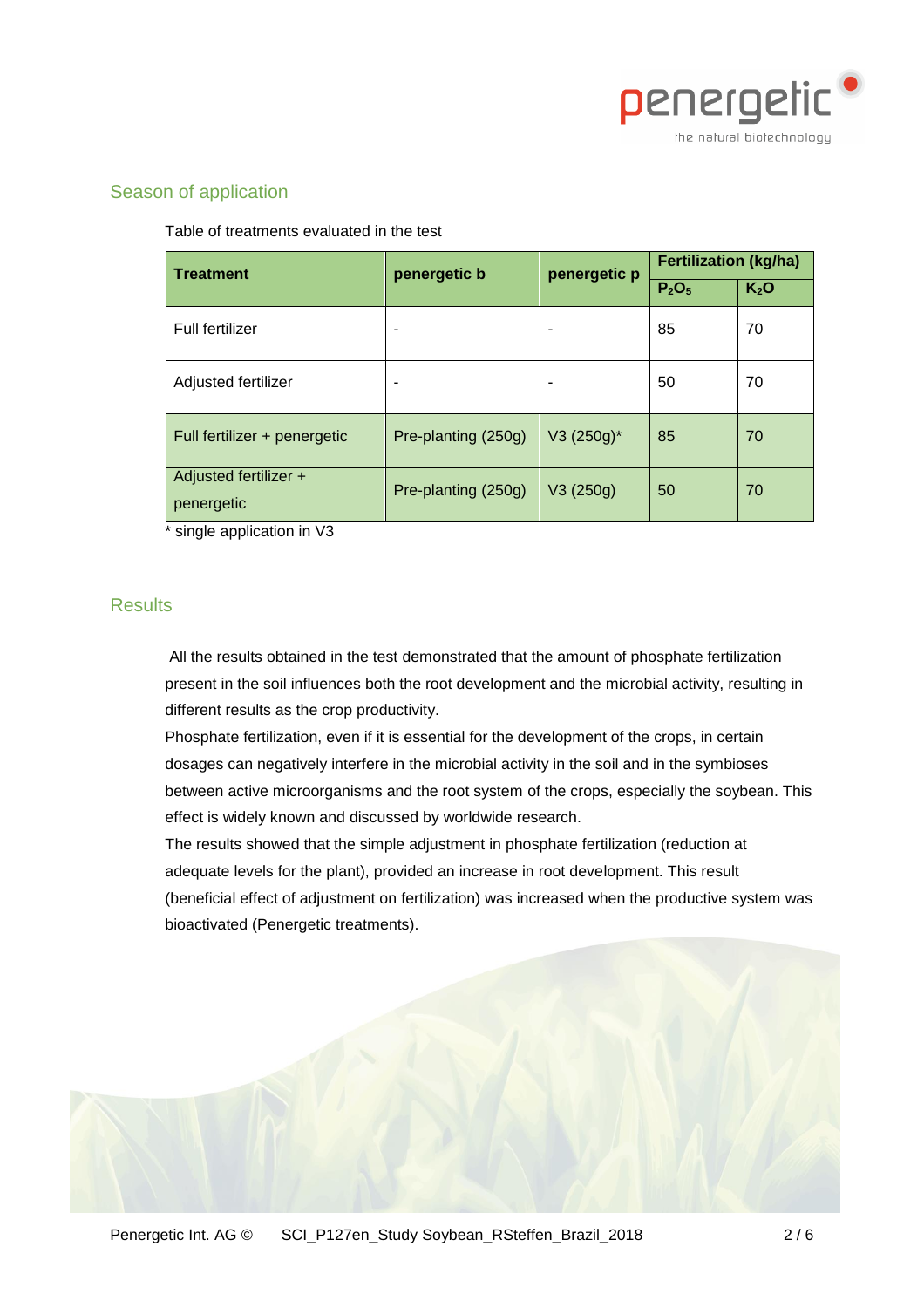

#### Figures

**Figure 1:** Dry mass (grams) and volume (cubic centimeters) of soybean roots grown in different treatments.

\*Means followed by the same letter do not differ by the Tukey test at 5% probability.



Figure 2: Basal respiration in the soil (mg C-CO<sub>2</sub> / kg dry soil / day) in different treatments. \*Means followed by the same letter do not differ by the Tukey test at 5% probability.



The effect of adjusting the fertilization directly influenced the microbial activity, as shown in figure 2. The basal respiration was superior in the treatment and there was a reduction of the fertilization. When in a bioactivated system (presence of Penergetic), this effect was much higher. Basal respiration was significantly higher in treatments receiving penergetic  $b + p$ . Basal respiration is an indirect indicative of the biological activity of the soil. The higher the carbon value in the form of carbon dioxide emitted by the soil, the greater the biological activity in this environment.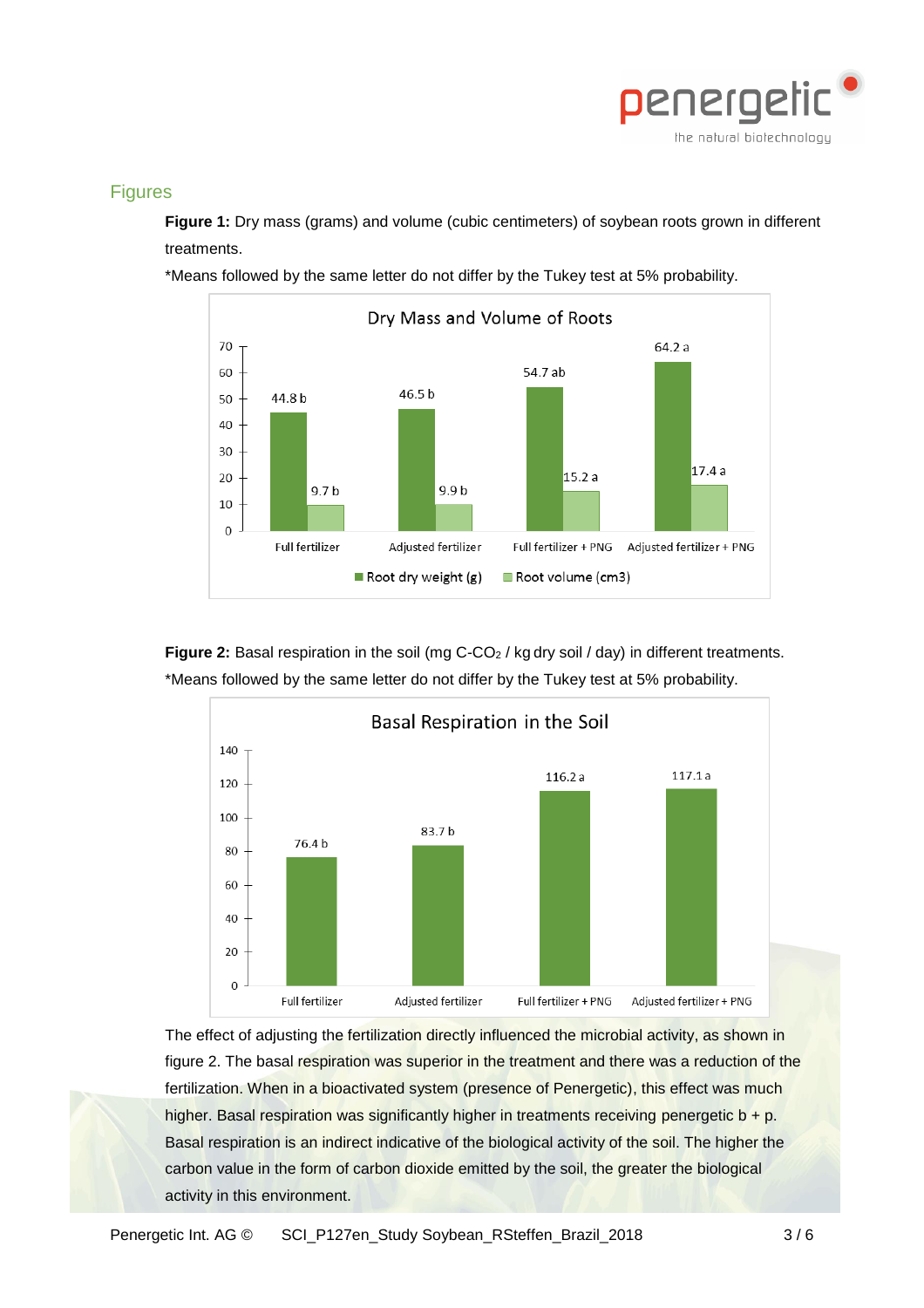



**Figure 3:** Percentage of mycorrhization in soybean roots in different treatments. \*Means followed by the same letter do not differ by the Tukey test at 5% probability.

The effect of increased biological activity can be easily observed in mycorrhization results, also shown in the comparison pictures at the end of this report. The percentage of mycorrhization shows the total percentage of roots that were effectively forming a symbiotic association with mycorrhizal fungi in the soil.





\*Means followed by the same letter do not differ by the Tukey test at 5% probability.

The result of the bioactivation of the soil is the greater development of the plants and greater productivity. It was observed that in the treatments with Penergetic the initial reproductive development (pods) and the final yield were significantly superior.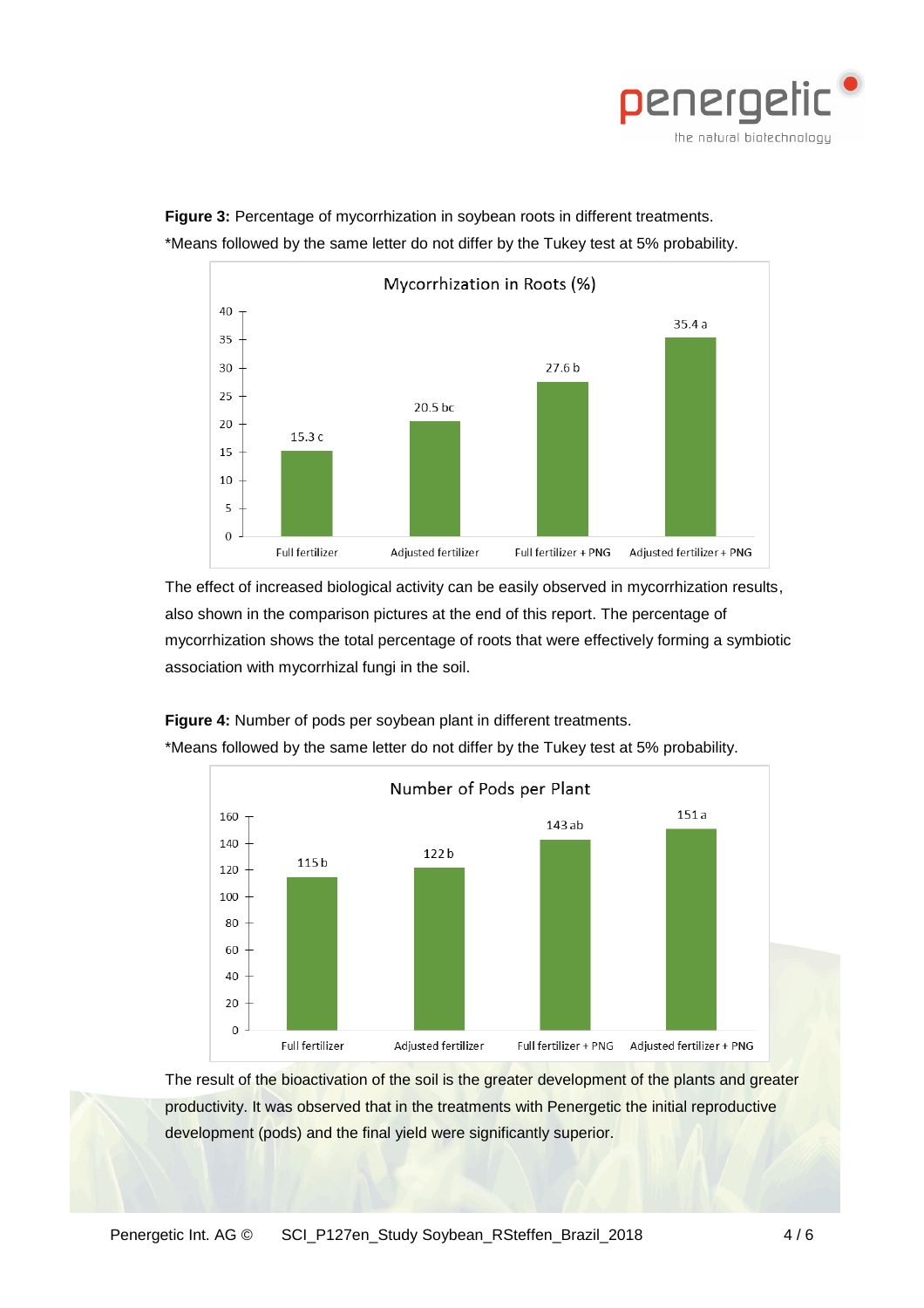

#### **Figure 5:** soybean yield (kg/ha) in different treatments. \*Means followed by the same letter do not differ by the Tukey test at 5% probability.



#### Preliminary conclusions

- The use of phosphate fertilization influences the development of soybean plants, showing relationship between effect and dosage
- The bioactivation of the productive system results in significant increases in soybean yield
- All the evaluated parameters showed that the bioactivation of the system resulted in gains (biological, vegetal and productive development) and demonstrated the biological activation effect of Penergetic

**All following pictures are of different works (with different dates) but with the same treatments, so the results presented refer to the effect of Penergetic on soybean culture and microbial growth.**

#### Development of hyphae in laboratory tests (petri dish)

- A: Density of microbial growth without penergetic p in the culture medium.
- B: Density of microbial growth with penergetic p in the culture medium.